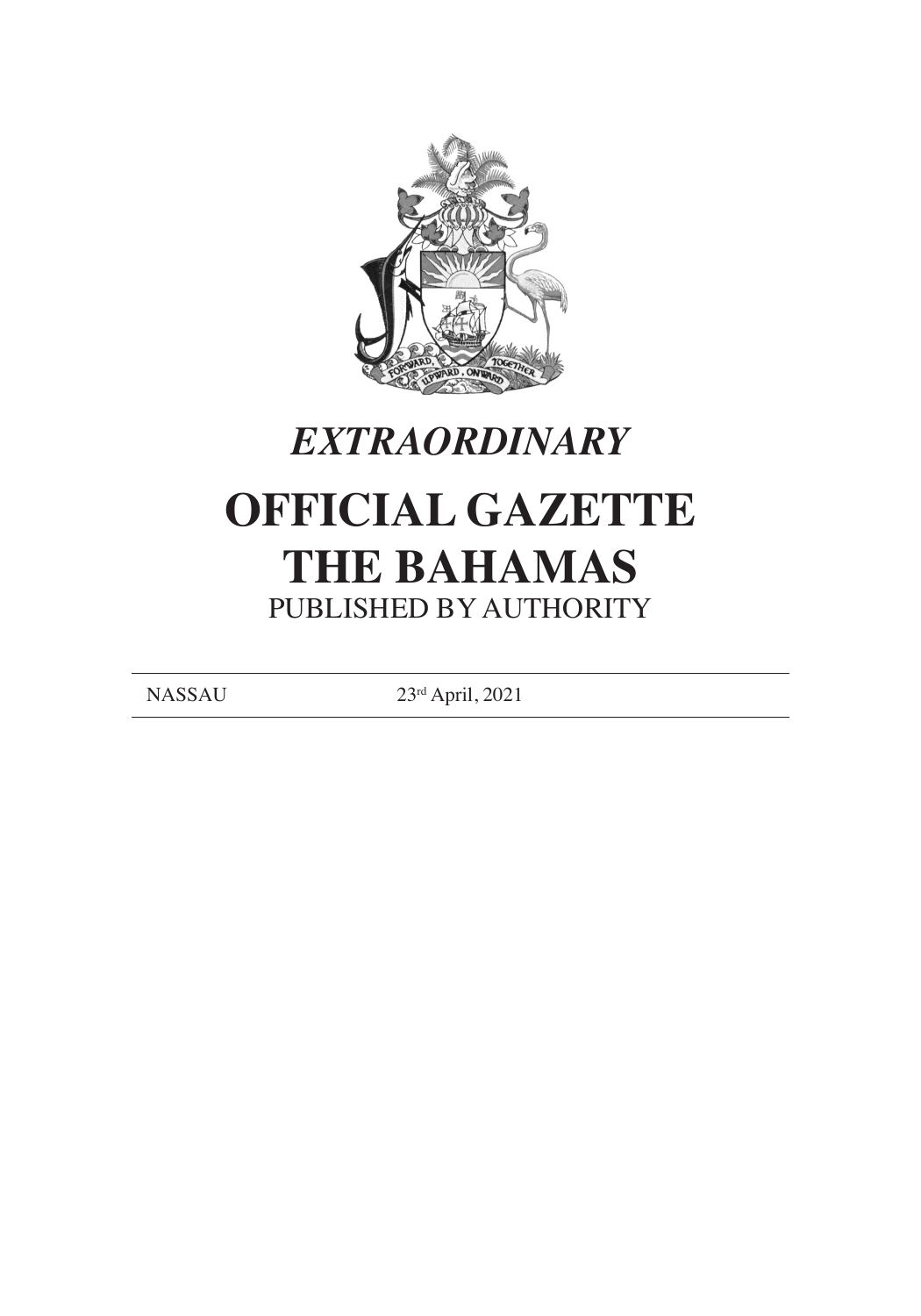## **VALUE ADDED TAX (CHARITABLE AND NON-PROFIT) RULES, 2021**

## **Arrangement of Rules**

## **Rule**

2. Repeal and replacement of rule 6 of the Value Added Tax Rules, 2015..............2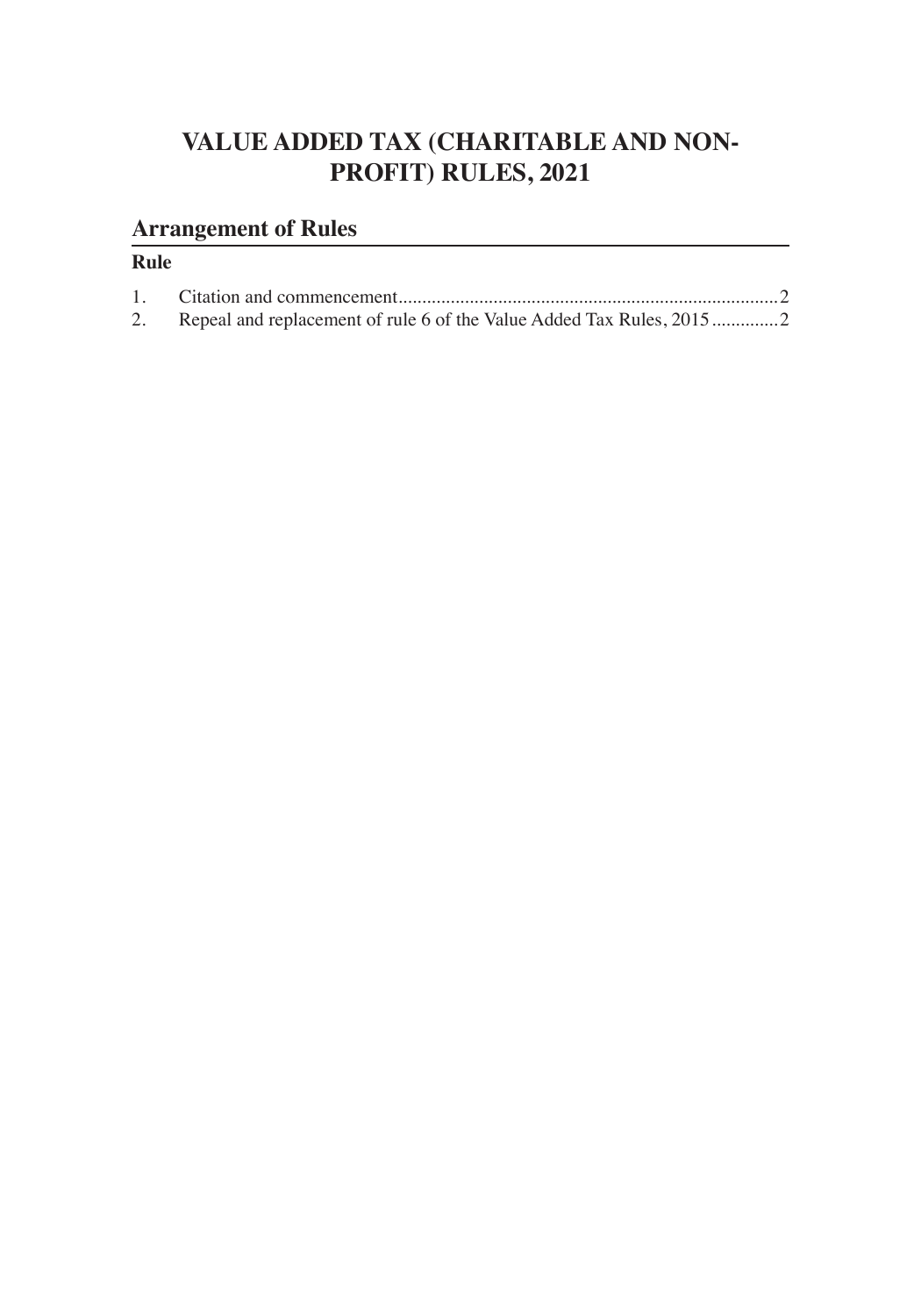

#### **MINISTRY OF FINANCE**

S.I. No. 35 of 2021

## **VALUE ADDED TAX ACT, 2014**

## **(NO. 32 OF 2014)**

## **VALUE ADDED TAX (CHARITABLE AND NON-PROFIT) RULES, 2021**

The Comptroller, in exercise of the powers conferred by section 17 of the Value Added Tax Act, 2014, makes the following Rules ––

#### **1. Citation and commencement.**

- (1) These Rules may be cited as the Value Added Tax (Charitable and Non- Profit) Rules, 2021.
- (2) These Rules shall come into force on the 1st day of April, 2021.

#### **2. Repeal and replacement of rule 6 of the Value Added Tax Rules, 2015.**

Rule 6 of the Value Added Tax Rules, 2015 is repealed and replaced as follows

#### **"6. 2021-003 Charitable and Non-Profit.**

- (1) The purpose of this rule is to establish the criteria for a refund of value added tax paid on the acquisition of qualifying goods or services under section 58 of the Value Added Tax Act, 2014 and regulations 5 and 35 of the Value Added Tax Regulations, 2014 by charitable and non-profit organisations.
- (2) A charitable or non-profit organisation that wishes to apply for a VAT refund must ––
	- (i) apply for registration under section 58 of the Value Added Tax Act, 2014 and is not eligible for a refund until registered by the Comptroller;

––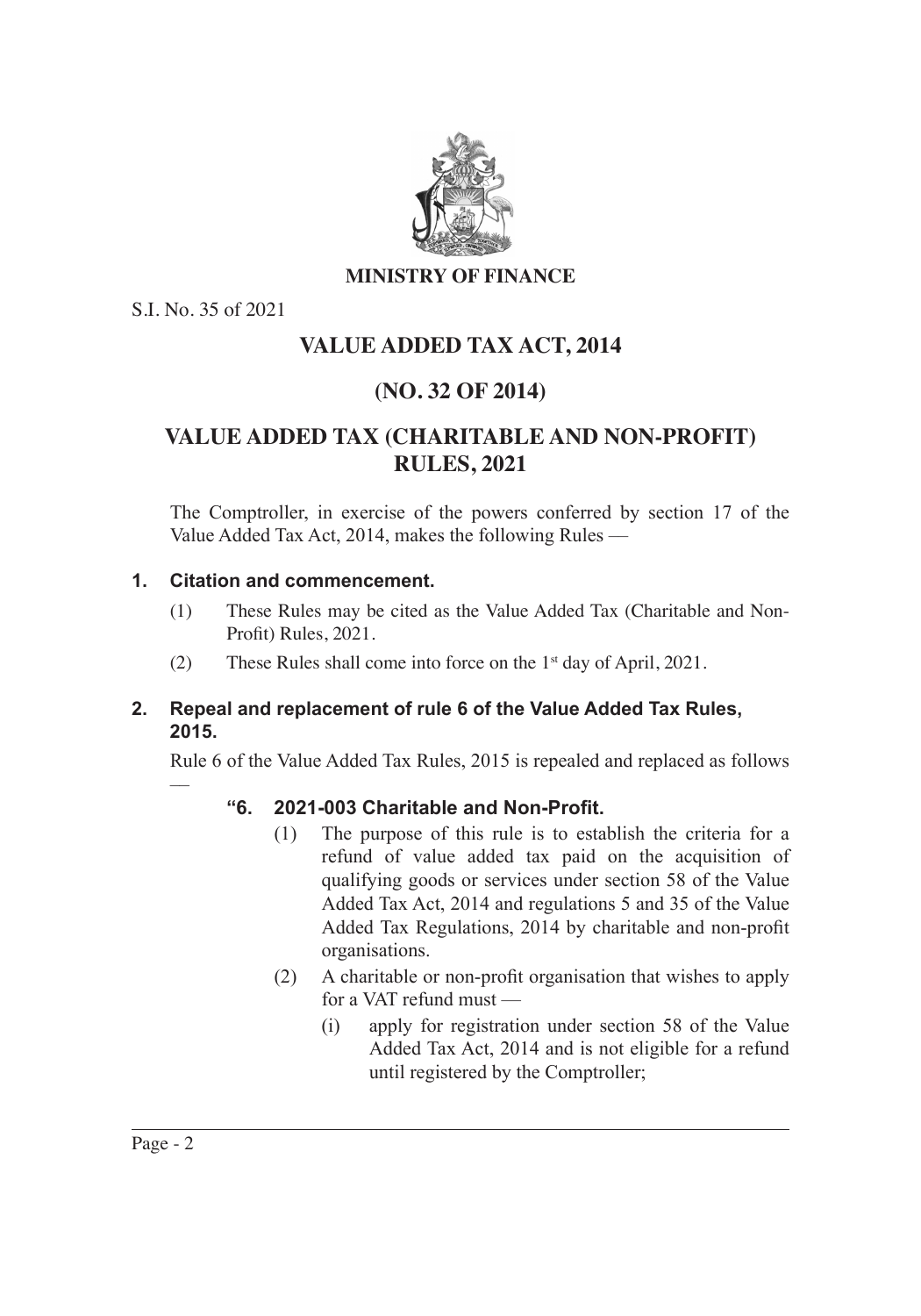- (ii) be registered as a non-profit organisation under the Non-profit Organisations Act, 2019; and
- (iii) provide current proof of compliance with the provisions of the Non-profit Organisations Act, 2019 including that the registration has not been cancelled or suspended or that the organisation has not been otherwise removed from the Register of Non- profit Organisations.
- (3) Registration by the Comptroller under section 58 of the Value Added Tax Act, 2014 is solely for the purpose of processing a claim for refund and does not entitle the registrant to collect, advertise or quote VAT or to carry on any taxable activity.
- (4) A claim for a refund of VAT by a charitable or non-profit organisation under this rule is only permitted where ––
	- (a) the taxable supply or taxable importation to which the claim relates was used in the furtherance of the core activities of the organisation or directly relate to the premises which is occupied and used by the organisation;
	- (b) the claim relates to  $-$ 
		- (i) utility services, including electricity, water, and telecommunication services provided to the premises and used in the undertaking of the work of the organisation;
		- (ii) the construction of and repairs to premises occupied and used in the undertaking of the work of the organisation where such costs are borne by the organisation and not by a donor; or
		- (iii) any other expense specifically approved by the Minister of Finance on application by the organisation; and
	- (c) the claim relates to input VAT incurred in the quarter to which the claim relates or input VAT incurred in the quarter immediately preceding such quarter.
- (5) An application for refund by a charitable organization or non- profit organization under this rule shall be made using the Bahamas Online Tax Administration System.